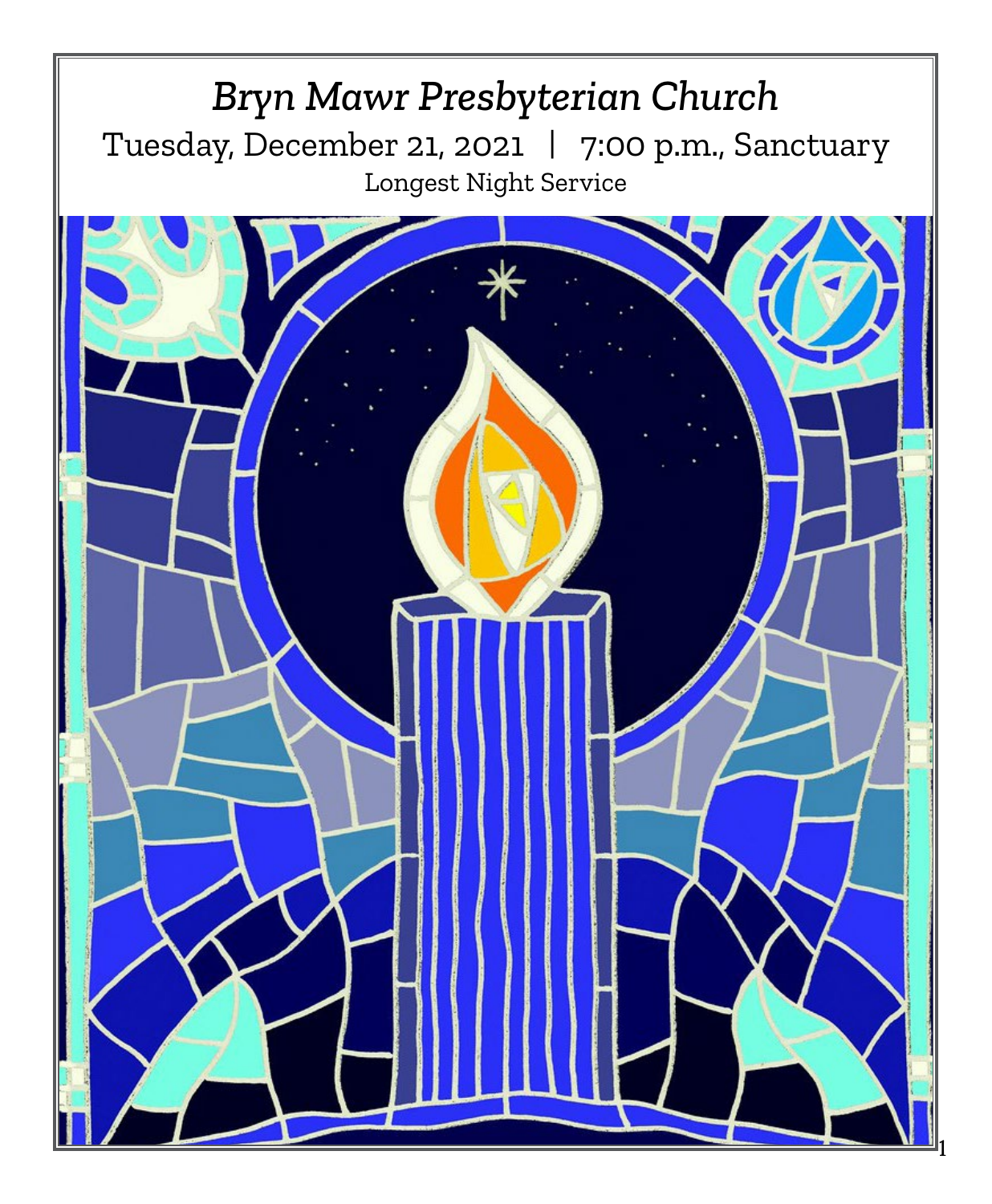# **WELCOME TO BMPC**

# **LABYRINTH**

On this Longest Night, we move from darkness to light. Outside the Sanctuary main doors on the Education Building Lawn, our labyrinth has been placed as a way to mark your journey here tonight. A labyrinth offers a sacred, nonjudgmental place to pray, meditate and breathe. Walking a labyrinth engages the entire body in releasing the noise of everyday life and allows the possibility of receiving the Light to refresh the soul. We invite you to walk or to simply take in the light.

## **FOR THOSE SEEKING SUPPORT**

The Middleton Center, a specialized ministry of Bryn Mawr Presbyterian Church, helps people navigate the turning points and challenges in their lives. If you would like more information on the services and support offered by the Middleton Center, please call 610-525-0766 or visit *[www.middletoncenter.org](http://www.middletoncenter.org)*.

# **COVID-19 GUIDELINES**

Masks are required for both fullyvaccinated and unvaccinated people inside church buildings. Masks are not required for outdoor spaces. Please maintain physical distance inside, and be mindful that we are an intergenerational community and that while COVID vaccines are available for children ages five to 11, some children may not have been vaccinated.

# **Christmas Eve**

## **CHILDREN'S CHRISTMAS EVE LIVE NATIVITY.** 1:00-3:00 p.m. Starting outside the Chapel and ending at the Sanctuary doors, you will walk through a Live Nativity and meet actors, animals, and readers who will reenact key moments from the Christmas story. Families are encouraged to sign up for a time slot to help with scheduling participants throughout the afternoon: *<https://signup.com/go/CLoEVnN>*.

## **PRERECORDED CHILDREN'S CHRISTMAS EVE STORY.** Led by

the children of our congregation, this simple worship service tells the story of Christmas through familiar scripture, actors, and carols. This prerecorded service will be available on the BMPC website on Christmas Eve for your family to enjoy.

## **CHRISTMAS EVE SERVICE OF LESSONS & CAROLS.**

7:30 p.m., Sanctuary and livestreamed. Candlelight Service of Lessons & Carols with the Rev. Dr. Agnes W. Norfleet preaching. This service will be livestreamed on the church website, Facebook and YouTube.

*[www.bmpc.org/livestream](http://www.bmpc.org/livestream) [www.facebook.com/brynmawrpres](http://www.facebook.com/brynmawrpres) [www.youtube.com/brynmawrpres](http://www.youtube.com/brynmawrpres)*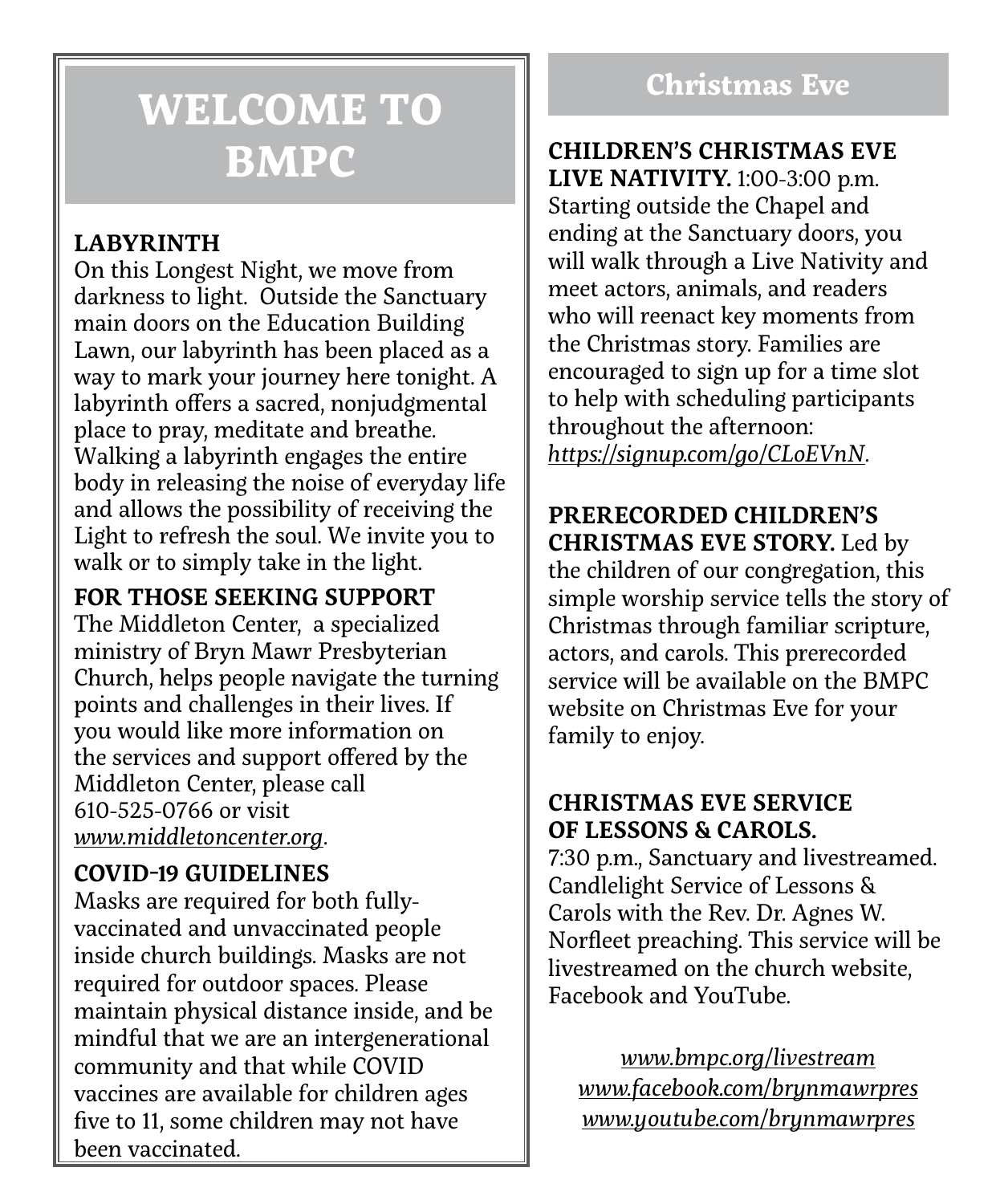# **GATHERING OF GOD'S PEOPLE**

*"Even when light fades and darkness falls – as it does every single day, in every single life – God does not turn the world over to some other deity… Here is the testimony of faith: darkness is not dark to God; the night is as bright as the day."*

*~ Barbara Brown Taylor*

**PRELUDE** The Nativity The I Jean Langlais

**WELCOME** Agnes W. Norfleet

# † **CALL TO WORSHIP**

- One: The people who walked in darkness have seen a great light.
- **All: On those who lived in a land of deep darkness a light has shone.**
- One: For a child has been born for us, a son given to us;
- **All: And he is named Wonderful Counselor, Mighty God, Everlasting Father, Prince of Peace.**
- 
- † **HYMN** 88 O Come, O Come, Emmanuel veni emmanuel

**CALL TO CONFESSION Legion DeVices Legion DeVices** 

Show us your mercy, O Lord, and grant us your salvation. Hear our prayers for forgiveness so that truth shall spring up from the earth, and righteousness shall look down from heaven.

## **LITANY OF CONFESSION**

- One: O come, Emmanuel, come to us for we are lonely for God.
- **All: Come, bring the peace of God-with-us.**
- One: O come, Wisdom from on high.
- **All: Forgive our sins. Lead us in the ways of knowledge, and show us the paths of peace.**
- One: Glorious Shoot from the Jesse tree,
- **All: Come, and bring life, fresh and green and lovely, to our spirits.**
- One: O Rose which blooms in the snow of winter,
- **All: Come, and grant to us the blessed gift of hope.**
- One: O Bright Morning Star of the darkened world,
- **All: Come and be for us the Way, the Truth, and the Life. Come, and be known among us, for we want to be your faithful and forgiven people.**

*(A moment of silence for personal reflection and confession.)*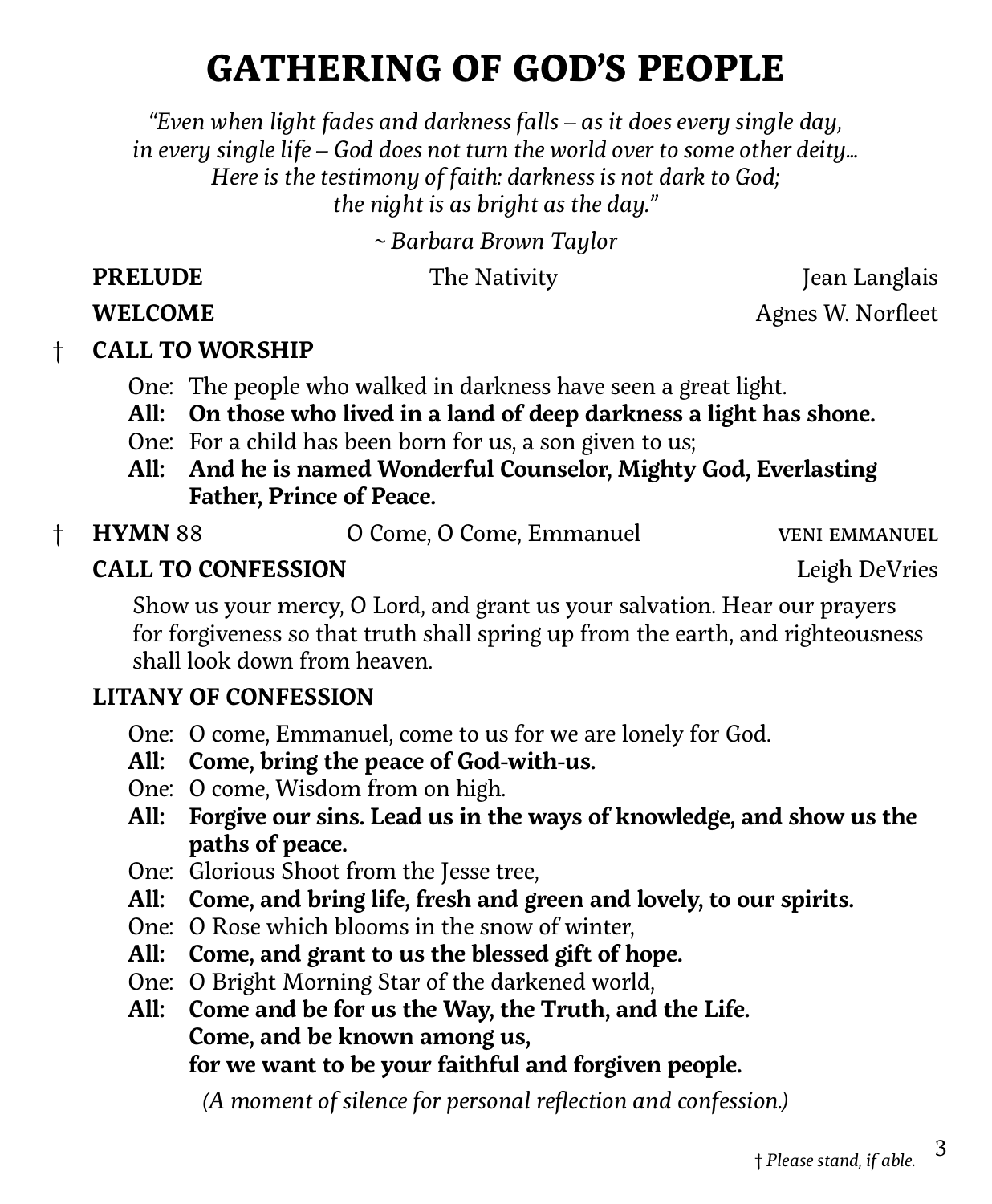## **ASSURANCE OF PARDON**

 One: By the tender mercy of our God, The dawn from on high will break upon us, to give light to those who sit in darkness and in the shadow of death, to guide our feet into the way of peace.

 **All: Let us walk in the ways of the Lord.**

**ANTHEM** Lunar Lullaby Jacob Narverud Singing City Chamber Choir

The moon settles in the dusky sky The gentle eyes of the north star rest upon Your sleeping face and the heavens gaze upon you In this moment, I know; You are not from the ground on which you tread, but of the stars You are my radiant, my celestial child. As night is drowned by morning you remain at my side, Accompanying the sunrise until night swells again across the sky. Then, dreaming, you return to the star.

# **PROCLAMATION OF THE WORD**

**FIRST READING** Blessing for the Longest Night Franklyn C. Pottorff By Jan Richardson

All throughout these months as the shadows have lengthened, this blessing has been gathering itself, making ready, preparing for this night.

It has practiced walking in the dark, traveling with its eyes closed, feeling its way by memory, by touch, by the pull of the moon even as it wanes.

So believe me when I tell you this blessing will reach you even if you have not light enough to read it; it will find you even though you cannot see it coming.

You will know the moment of its arriving by your release of the breath you have held so long; a loosening of the clenching in your hands, of the clutch around your heart; a thinning of the darkness that had drawn itself around you.

This blessing does not mean to take the night away but it knows its hidden roads, knows the resting spots along the path, knows what it means to travel in the company of a friend.

So when this blessing comes, take its hand. Get up. Set out on the road you cannot see.

This is the night when you can trust that any direction you go, you will be walking toward the dawn.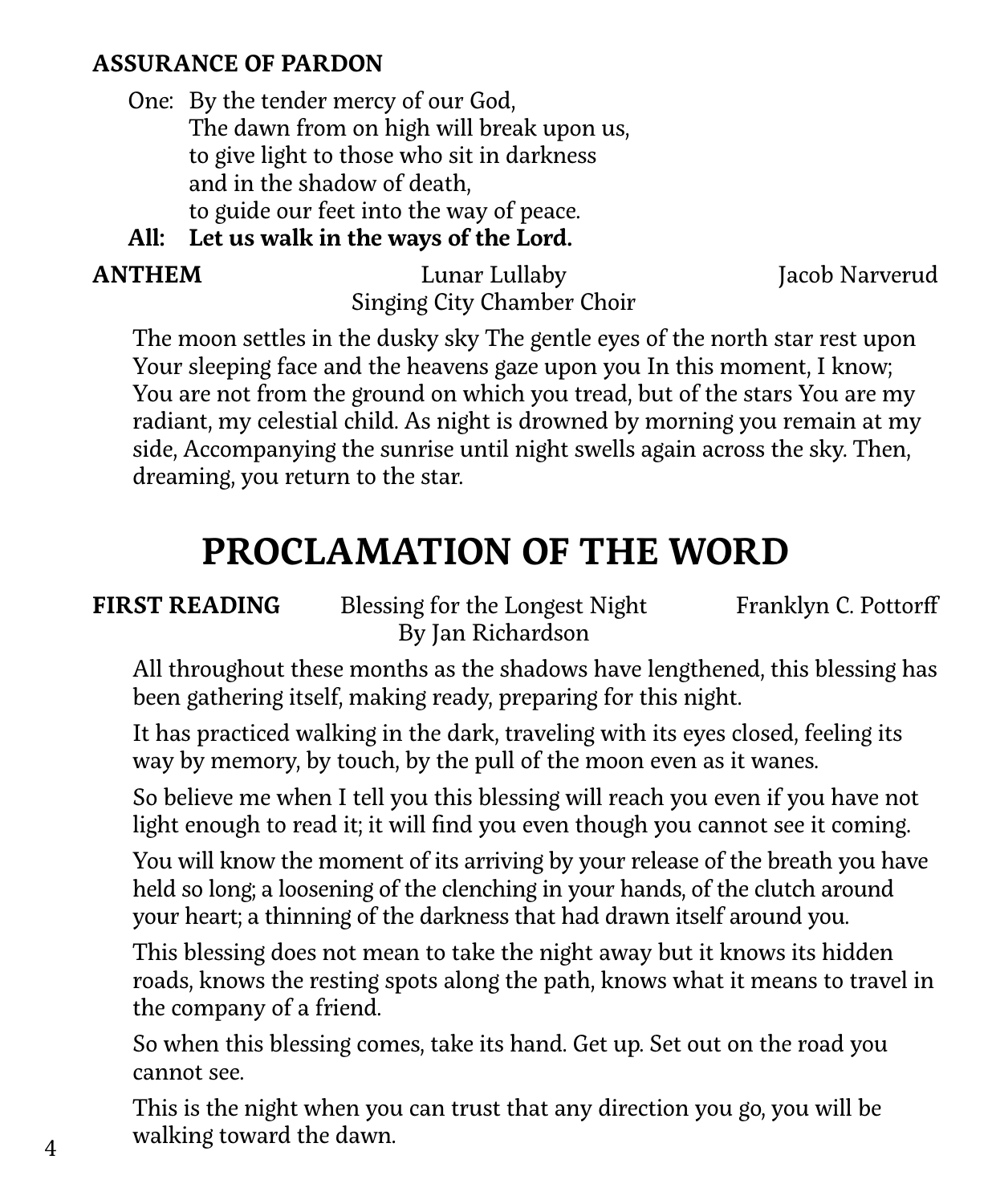### **PSALTER READING** Psalm 13 Leigh DeVries

**ANTHEM** I Will Light Candles This Christmas Kim André Arnessen Singing City Chamber Choir

I will light Candles this Christmas; Candles of joy despite all sadness; Candles of hope where despair keeps watch, Candles of courage for fears ever present, Candles of peace for tempest-tossed days, Candles of grace to ease heavy burdens, Candles of love to inspire all my living, Candles that will burn all year long. When the song of the angels is stilled, When the star in the sky is gone, When the kings and princes are home, When the shepherds are back with their flock, The work of Christmas begins: To find the lost, To heal the broken, To feed the hungry, To release the prisoner, To rebuild the nations, To bring peace among others, To make music in the heart.

| <b>SECOND SCRIPTURE LESSON</b> | Luke 1:67-79 | Brian K. Ballard |
|--------------------------------|--------------|------------------|
|--------------------------------|--------------|------------------|

One: The Word of the Lord.

 **All: Thanks be to God.**

|         | <b>MEDITATION</b> | Trusting the Truth      |                         |
|---------|-------------------|-------------------------|-------------------------|
| $+$ $-$ | <b>HYMN 795</b>   | Healer of Our Every Ill | HEALER OF OUR EVERY ILL |

# **RESPONSE TO THE WORD**

### **LITANY OF REMEMBERING** Agnes W. Norfleet

One: The image of light describes the power of Jesus Christ to expel the darkness. We light the first candle to remember the people in our lives who have died this past year, whose presence we ache for, whose spirit we are missing, whose absence we grieve.

- **All: God, we ache.** (Silence)
- One: The second candle we light represents the wide range of losses we and others in our lives are grieving right now – broken relationships, the loss of health, jobs, faith that used to be certain, and dreams that were shattered.
- All: God, we're grieving. *(Silence)*
- One: The third candle we light for our weary souls, for the burdens we are carrying, for our heavy hearts. We give thanks for family and friends who have stood with us, grateful for the care we have felt and support we have known.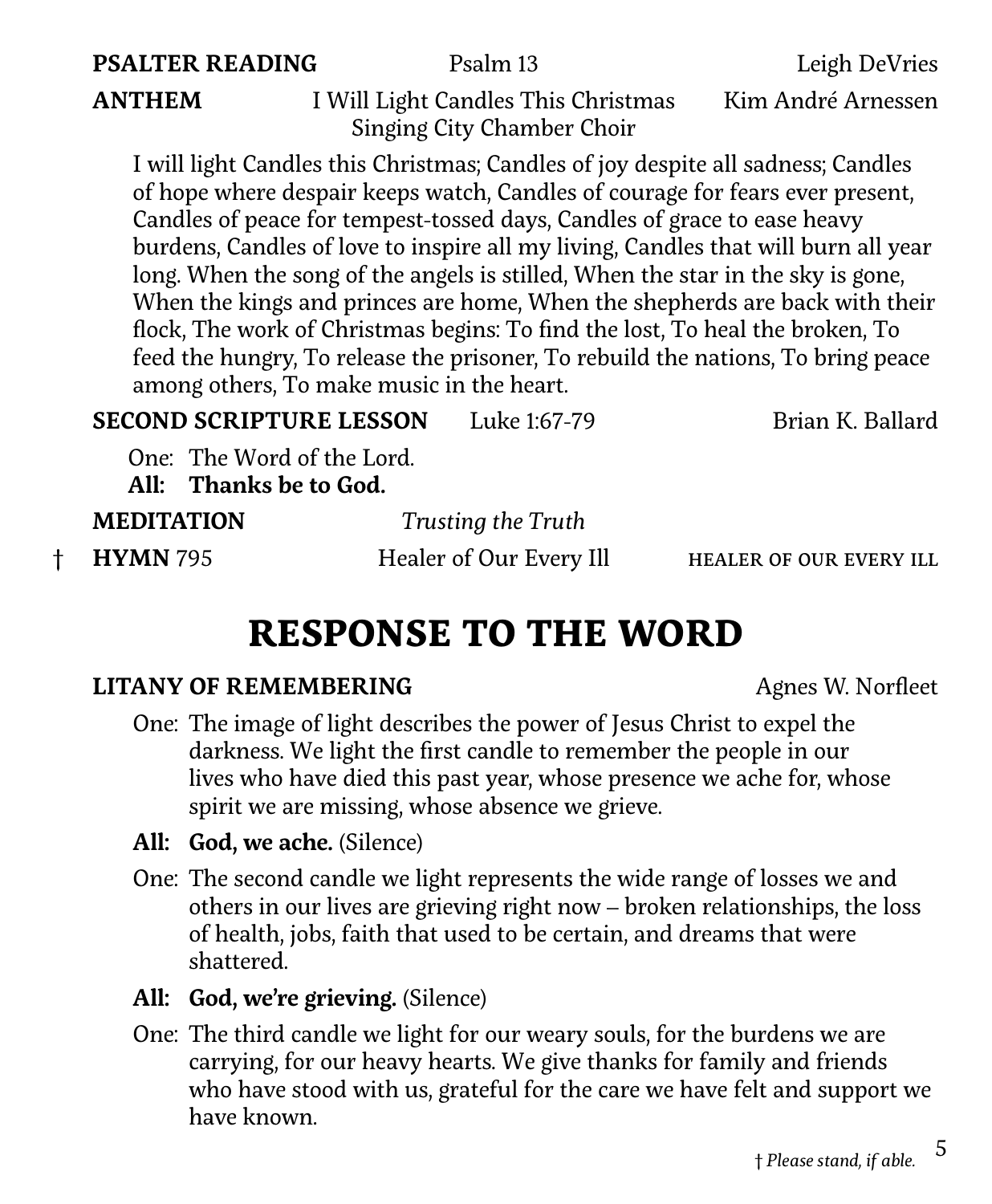# **All: God, we long for light.** (Silence)

One: We light the fourth candle as a symbol of our desire for hope and peace in this season, to remember that despite the darkness, light and love can seep in.

# **All: God, we're open.** (Silence)

One: The light shines in the darkness.

# **All: And the darkness will not overcome it.**

# **INDIVIDUAL PRAYERS OF PETITION**

*Those who would like to offer personal prayers of petition or thanksgiving are invited to come forward to the Communion Table and light a votive candle while the congregation sings:*

| CRANHAM               | In the Bleak Midwinter                  | <b>HYMN</b> 144 |
|-----------------------|-----------------------------------------|-----------------|
| <b>GREENSLEEVES</b>   | What Child is This?                     | <b>HYMN</b> 145 |
| <b>ADESTE FIDELES</b> | O Come, All Ye Faithful                 | <b>HYMN</b> 133 |
| Franklyn C. Pottorff  | PRAYER FOR THE PREPARATION OF CHRISTMAS |                 |

Christmas comes every time we see God in other persons. The human and the holy meet in Bethlehem or in Times Square, For Christmas comes like a golden storm on its way to Jerusalem – Determinedly, inevitably... Even now it comes In the face of hatred and warring – No atrocity too terrible to stop it, No Herod strong enough, No hurt deep enough, No curse shocking enough, No disaster shattering enough – For someone on earth will see the star, Someone will hear the angel voices, Someone will run to Bethlehem, Someone will know peace and goodwill: The Christ will be born!

- *"Christmas Comes"* by Ann Weems

† **HYMN** 123 It Came Upon the Midnight Clear carol

6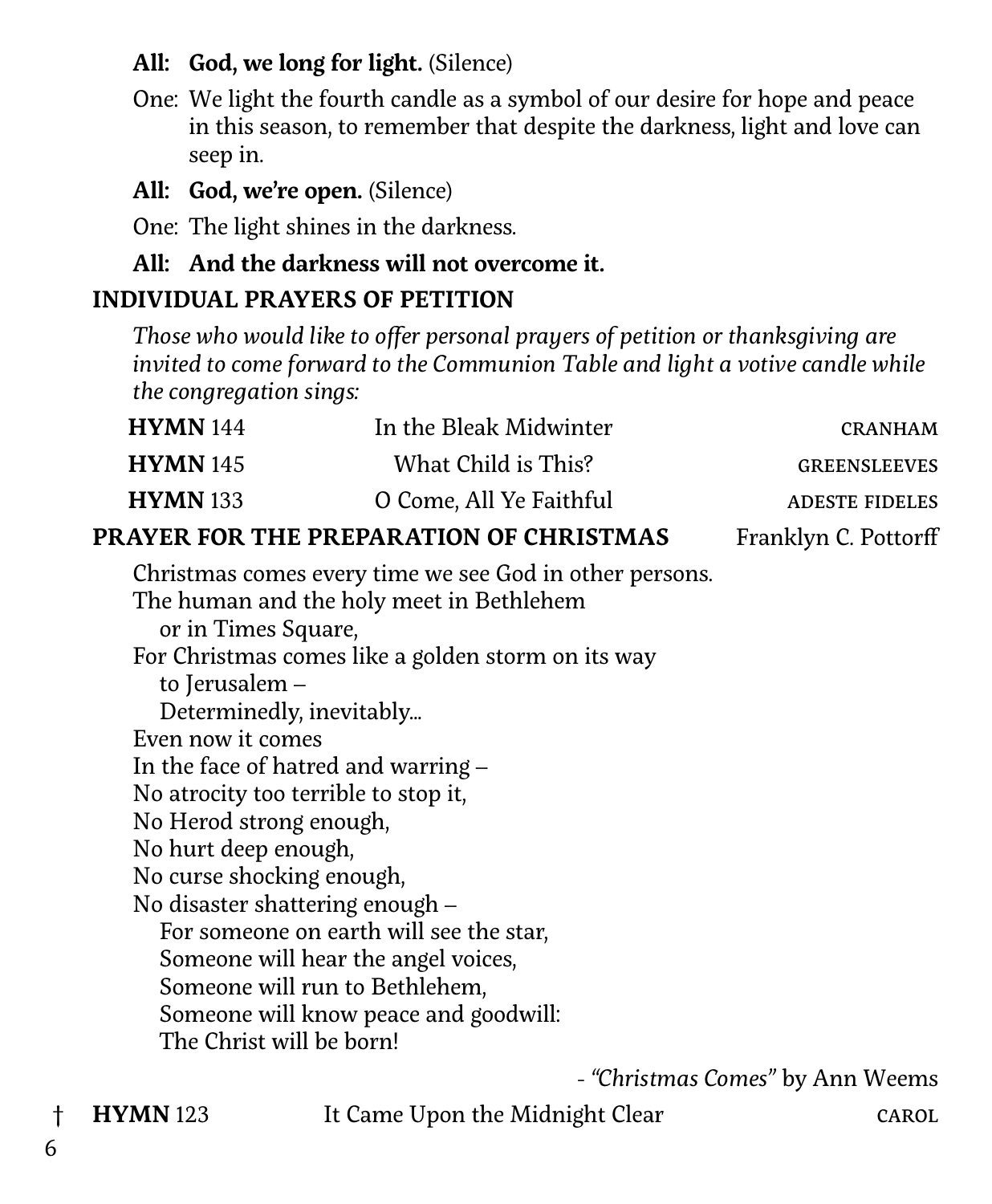† **BENEDICTION** Brian K. Ballard

† **RESPONSE** 678 Our Darkness is Never Darkness in Your Sight LA TÉNÈBRe



# **WORSHIP NOTES**

Tonight, we welcome members of Singing City Choir and its Associate Conductor, Nate Zullinger, to help lead the service. Singing City Choir was founded as an integrated choir in 1948 in Philadelphia by Dr. Elaine Brown. For over half a century, Singing City has been Philadelphia's premier avocational chorus, committed to bringing people together through music. It grew out of the Fellowship House movement, which believed that differences between races, religions, and cultures could be bridged by ordinary people coming together in shared activities.

In addition to its deep commitment to inclusion and community building, Singing City Choir has consistently achieved the highest levels of performance practice and artistry. The 80-member chorus led by Jeffrey Brillhart, Artistic and Music Director, continues to fulfill its original mission, which today encompasses educational programs for youth, T-VOCE (Teen Voices of the City Ensemble), and programs for underserved populations. For more information about Singing City, visit *www.singingcity.org*.

Singing City's musical leadership tonight is made possible by the Richard W. Ledwith Christmas Music Fund of the Bryn Mawr Presbyterian Church Foundation.

### **BULLETIN COVER**

Artwork by Stushie Art.